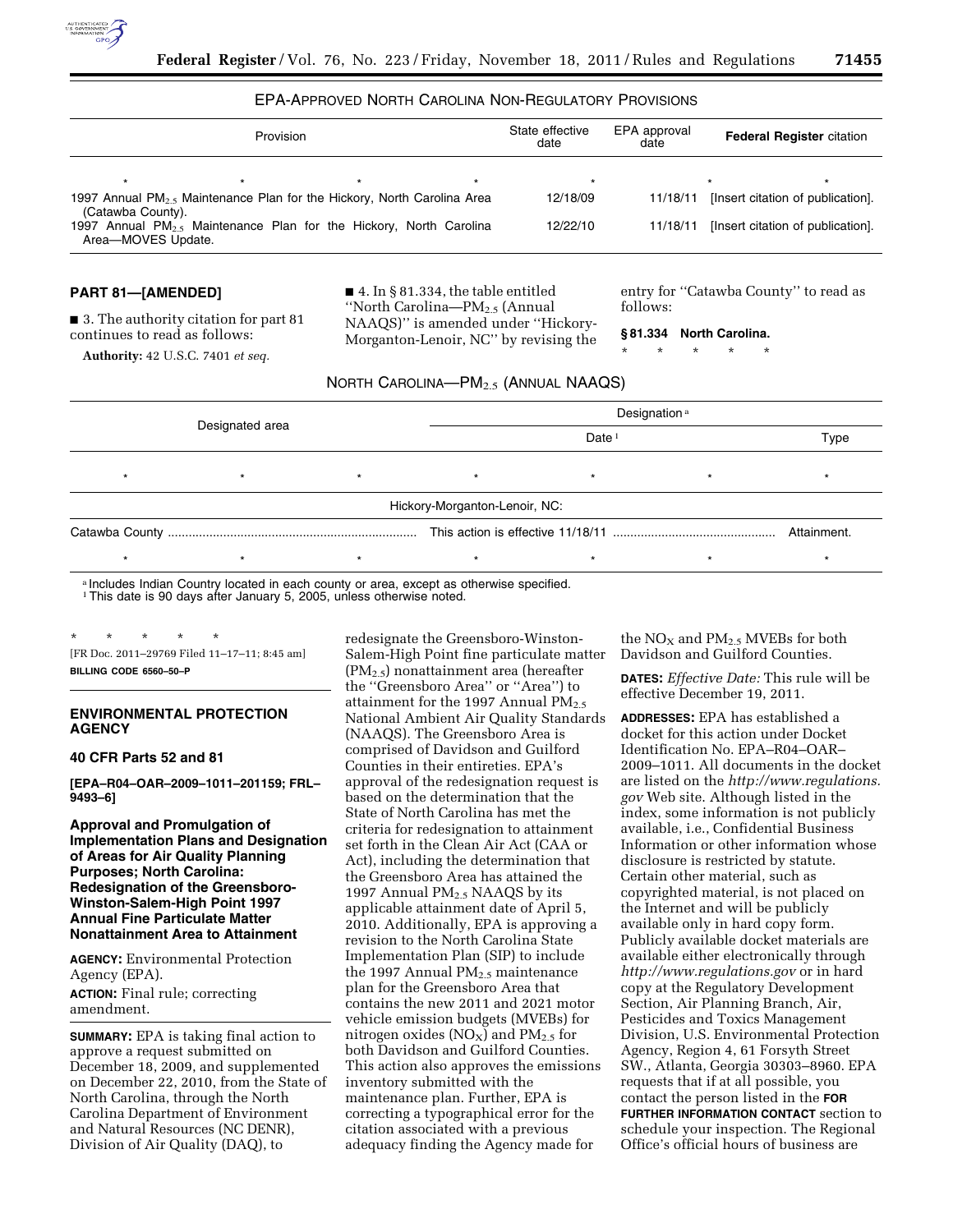Monday through Friday, 8:30 a.m. to 4:30 p.m., excluding Federal holidays. **FOR FURTHER INFORMATION CONTACT:** 

Madolyn Dominy or Joel Huey, Regulatory Development Section, Air Planning Branch, Air, Pesticides and Toxics Management Division, U.S. Environmental Protection Agency, Region 4, 61 Forsyth Street SW., Atlanta, Georgia 30303–8960. Madolyn Dominy may be reached by phone at (404) 562–9644 or via electronic mail at *[dominy.madolyn@epa.gov.](mailto:dominy.madolyn@epa.gov)* Joel Huey may be reached by phone at (404) 562– 9104 or via electronic mail at *[huey.joel@](mailto:huey.joel@epa.gov) [epa.gov.](mailto:huey.joel@epa.gov)* 

# **SUPPLEMENTARY INFORMATION:**

## **Table of Contents**

I. What is the background for the actions? II. What are the actions EPA is taking?

III. Why is EPA taking these actions?

IV. What are the effects of these actions?

V. Final Action

VI. Statutory and Executive Order Reviews

# **I. What is the background for the actions?**

On December 18, 2009, and supplemented on December 22, 2010, the State of North Carolina, through NC DENR, submitted a request to redesignate the Greensboro Area to attainment for the 1997 Annual  $PM_{2.5}$ NAAQS and for EPA approval of the North Carolina SIP revisions containing a maintenance plan for the Area. In an action published on September 26, 2011 (76 FR 59345), EPA proposed approval of North Carolina's plan for maintaining the 1997 Annual  $\overline{PM}_{2.5}$  NAAQS,

including the emissions inventory submitted pursuant to CAA section 172(c)(3) and the  $NO<sub>x</sub>$  and  $PM<sub>2.5</sub>$  MVEBs for Davidson and Guilford Counties in the Greensboro Area as contained in the maintenance plan. At that time, EPA also proposed to approve the redesignation of the Greensboro Area to attainment. Additional background for today's action is set forth in EPA's September 26, 2011, proposal.

The MVEBs, specified in kilograms per year (kg/yr), included in the maintenance plan are as follows:

| TABLE 1-DAVIDSON COUNTY MVEBS |  |
|-------------------------------|--|
| [kg/yr]                       |  |

| Conformity<br><b>MVFB</b> | 2011      | 2021      |
|---------------------------|-----------|-----------|
| $NOX$                     | 4,086,413 | 2.148.938 |
| $PM_{2.5}$                | 153,313   | 153.313   |

# TABLE 2—GUILFORD COUNTY MVEBS [kg/year]

| Conformity<br><b>MVFB</b> | 2011                  | 2021                 |
|---------------------------|-----------------------|----------------------|
| $NO_{X}$<br>$PM_{2.5}$    | 11,133,605<br>421,841 | 6.309.650<br>421.841 |

In its September 26, 2011, proposed action, EPA noted that the adequacy public comment period on these MVEBs (as contained in North Carolina's submittal) began on November 23, 2010, and closed on December 23, 2010. No comments were received during the public comment period. Thus, EPA

deemed the new MVEBs for Davidson and Guilford Counties in the Greensboro Area adequate for the purposes of transportation conformity on May 2, 2011 (76 FR 24474).

As stated in the September 26, 2011, proposal, this redesignation addresses the Greensboro Area's status solely with respect to the 1997 Annual  $PM_{2.5}$ NAAQS, for which designations were finalized on January 5, 2005 (70 FR 944), and as supplemented on April 14, 2005 (70 FR 19844).

EPA reviewed PM2.5 monitoring data from ambient  $PM_{2.5}$  monitoring stations in the Greensboro Area for the  $PM<sub>2.5</sub>$ seasons from 2007–2009. These data have been quality-assured and are recorded in Air Quality System (AQS). The annual arithmetic mean  $PM<sub>2.5</sub>$ concentrations for 2006–2009 and the 3-year averages of these values (*i.e.,*  design values) are summarized in Table 3. EPA has reviewed more recent data which indicate that the Greensboro Area continues to attain the 1997  $PM_{2.5}$ NAAQS. The design values for 2007– 2009 and 2008–2010 are also included in Table 3 and demonstrate that the Greensboro Area continues to meet the PM2.5 NAAQS and that the ambient concentrations of  $PM_{2.5}$  are continuing to decrease in the Area. Preliminary monitoring data for the 2011  $PM_{2.5}$ season indicate that the Area is continuing to attain the 1997 Annual PM2.5 NAAQS based on data from 2009– 2011. These preliminary data are available in the docket for today's action although they are not yet certified.

TABLE 3—DESIGN VALUE CONCENTRATIONS FOR THE GREENSBORO 1997 ANNUAL  $PM_{2.5}$ . NONATTAINMENT AREA ( $\mu$ g/m<sup>3</sup>)

| County                           | Site name                         | Monitor ID                                | Annual average $PM2.5$ concentrations<br>$(\mu q/m^3)$ |                       |                         |                       |                      |
|----------------------------------|-----------------------------------|-------------------------------------------|--------------------------------------------------------|-----------------------|-------------------------|-----------------------|----------------------|
|                                  |                                   |                                           | 2006                                                   | 2007                  | 2008                    | 2009                  | 2010                 |
| Davidson<br>Guilford<br>Guilford | Lexington<br>Mendenhall<br>Colfax | 37-057-0002<br>37-081-0013<br>37-035-0014 | 15.13<br>14.5<br>N/A                                   | 14.64<br>13.14<br>N/A | 13.61<br>11.41<br>12.32 | 10.61<br>9.31<br>9.63 | 12.1<br>10.4<br>10.5 |
|                                  |                                   |                                           | Three-year $PM_{2.5}$ design values ( $\mu q/m^3$ )    |                       |                         |                       |                      |
|                                  |                                   |                                           | 2006-2008                                              |                       | 2007-2009               |                       | 2008-2010            |
| Davidson<br>Guilford<br>Guilford | Lexington<br>Mendenhall<br>Colfax | 37-057-0002<br>37-081-0013<br>37-035-0014 | 14.5<br>13.0<br>13.0<br>11.3<br>N/A<br>N/A             |                       | 12.1<br>10.4<br>10.8    |                       |                      |

# **II. What are the actions EPA is taking?**

In today's rulemaking, EPA is approving: (1) North Carolina's emissions inventory which was submitted pursuant to CAA section 172(c)(3); (2) North Carolina's 1997 Annual  $PM_{2.5}$  maintenance plan (such approval being one of the CAA criteria

for redesignation to attainment status) for the Greensboro Area, including MVEBs; and (3) North Carolina's redesignation request to change the legal designation of the Greensboro Area from nonattainment to attainment for the 1997 Annual PM<sub>2.5</sub> NAAQS. The maintenance plan is designed to

demonstrate that the Greensboro Area will continue to attain the 1997 Annual PM2.5 NAAQS through 2021. EPA's approval of the redesignation request is based on EPA's determination that the Greensboro Area meets the criteria for redesignation set forth in CAA, sections  $107(d)(3)(E)$  and 175A, including EPA's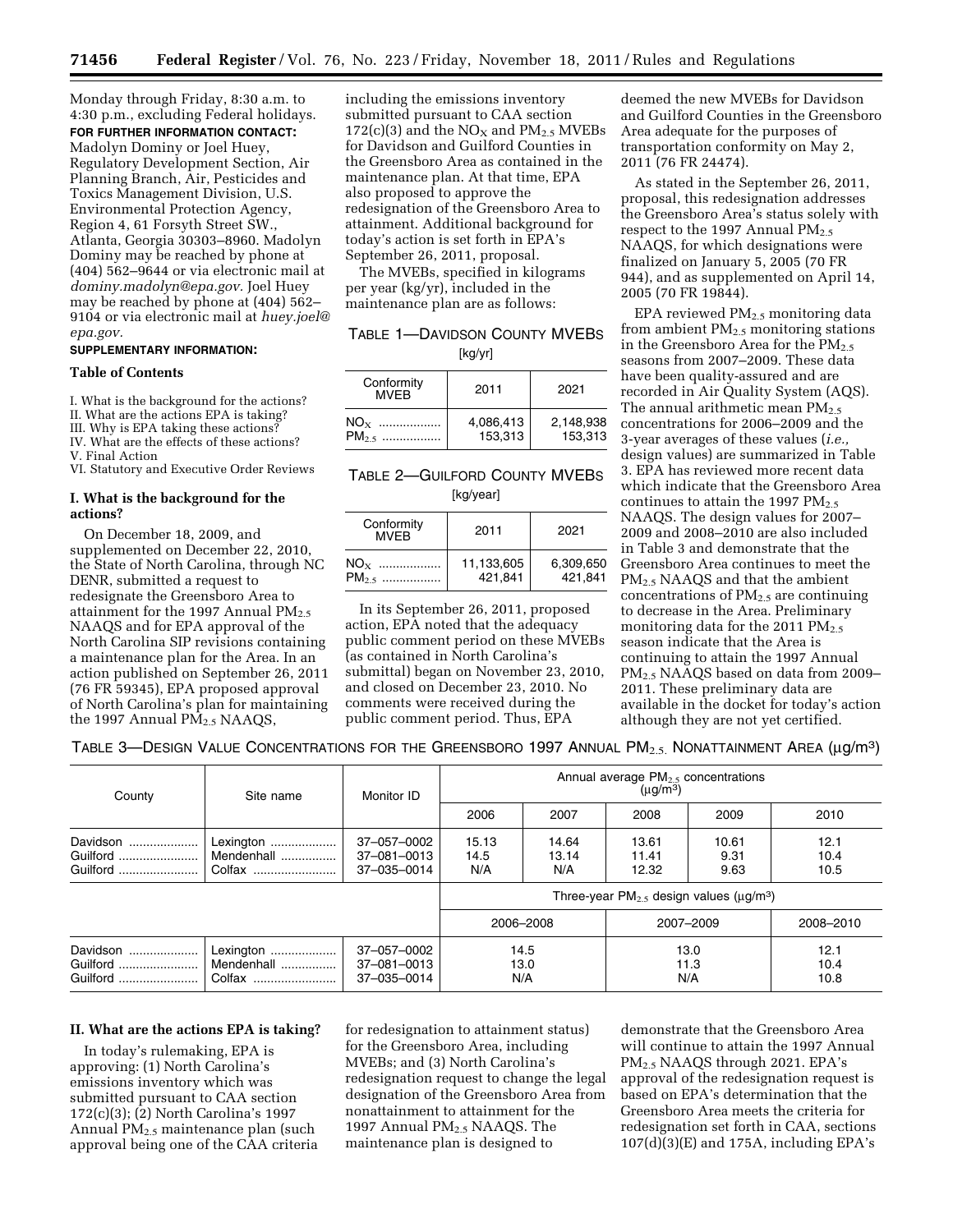determination that the Greensboro Area has attained the 1997 Annual  $PM<sub>2.5</sub>$ NAAQS. EPA's analyses of North Carolina's redesignation request, emissions inventory, and maintenance plan are described in detail in the September 26, 2011, proposed rule (76 FR 59345).

Consistent with the CAA, the maintenance plan that EPA is approving also includes 2011 and 2021 MVEBs for  $NO<sub>X</sub>$  and  $PM<sub>2.5</sub>$  for Davidson and Guilford Counties in the Greensboro Area. In this action, EPA is approving these  $NO<sub>X</sub>$  and  $PM<sub>2.5</sub>$  MVEBs for the purposes of transportation conformity. For required regional emissions analysis years beyond 2011 and prior to 2021, the applicable budgets will be the new 2011 MVEBs. For required regional emissions analysis years that involve 2021 or beyond, the applicable budgets will be the new 2021 MVEBs.

EPA is also correcting an inadvertent typographical error for the citation (in EPA's September 26, 2011, proposed rulemaking) associated with EPA's adequacy finding for the  $NO<sub>x</sub>$  and  $PM<sub>2.5</sub>$ MVEB for Davidson and Guilford Counties. In EPA's September 26, 2011, proposed rulemaking, EPA provides the citation for the adequacy determination for the  $NO<sub>X</sub>$  and  $PM<sub>2.5</sub>$  MVEBs as 76 FR 24472 in the last paragraph of the section entitled ''VIII. What Is the Status of EPA's Adequacy Determination for the Proposed  $PM_{2.5}$  and  $NO_X$  MVEBs for 2011 and 2021 for the Greensboro Area?'' and in the second to last paragraph in the section entitled ''X. Proposed Actions on the Redesignation Request and Maintenance Plan SIP Revisions Including Approval of the  $PM_{2.5}$  and  $NO_X$  MVEBs for 2011 and 2021 for the Greensboro Area.'' The correct citation is 76 FR 24474. Through this action, EPA is making this correction.

# **III. Why is EPA taking these actions?**

EPA has determined that the Greensboro Area has attained the 1997 Annual PM2.5 NAAQS and has also determined that all other criteria for the redesignation of the Greensboro Area from nonattainment to attainment of the 1997 Annual PM2.5 NAAQS have been met. See CAA section 107(d)(3)(E). One of those requirements is that the Greensboro Area has an approved plan demonstrating maintenance of the 1997 Annual PM2.5 NAAQS. EPA is also taking final action to approve the maintenance plan for the Greensboro Area as meeting the requirements of sections 175A and 107(d)(3)(E) of the CAA. In addition, EPA is approving the emissions inventory as meeting the requirements of section 172(c)(3) of the

CAA. Finally, EPA is approving the new  $NO<sub>X</sub>$  and  $PM<sub>2.5</sub>$  MVEBs for the years 2011 and 2021 as contained in North Carolina's maintenance plan for Davidson and Guilford Counties in the Greensboro Area because these MVEBs are consistent with maintenance of the 1997 Annual  $PM<sub>2.5</sub>$  standard in the Greensboro Area. The detailed rationale for EPA's findings and actions are set forth in the proposed rulemaking and in other discussion in this final rulemaking.

# **IV. What are the effects of these actions?**

Approval of the redesignation request changes the legal designation of Davidson and Guilford Counties in their entireties from nonattainment to attainment for the 1997 Annual  $PM_{2.5}$ NAAQS. EPA is modifying the regulatory table in 40 CFR 81.334 to reflect a designation of attainment for these full and partial counties. EPA is also approving, as a revision to the North Carolina SIP, North Carolina's plan for maintaining the 1997 Annual PM<sub>2.5</sub> NAAQS in the Greensboro Area through 2021. The maintenance plan includes contingency measures to remedy possible future violations of the 1997 Annual PM<sub>2.5</sub> NAAQS and establishes  $NO<sub>X</sub>$  and  $PM<sub>2.5</sub>$  MVEBs for the years 2011 and 2021 for the Greensboro Area. Additionally, this action approves the emissions inventory for the Greensboro Area pursuant to section 172(c)(3) of the CAA.

# **V. Final Action**

EPA is taking final action to approve the redesignation and change the legal designation of Davidson and Guilford Counties in their entireties from nonattainment to attainment for the 1997 Annual PM2.5 NAAQS. EPA is also approving into the North Carolina SIP the 1997Annual  $PM<sub>2.5</sub>$  maintenance plan for the Greensboro Area. For Davidson County, the maintenance plan includes the new MVEBs of 4,086,413 kg/yr of  $NO<sub>X</sub>$  and 153,313 kg/yr of  $PM<sub>2.5</sub>$ for 2011 and 2,148,938 kg/yr of  $NO<sub>x</sub>$ and 153,313 kg/yr of  $PM_{2.5}$  for 2021. Further, for Guilford County, the maintenance plan includes the new MVEBs of 11,133,605 kg/yr of  $NO<sub>x</sub>$  and 421,841 kg/yr of PM<sub>2.5</sub> for 2011 and 6,309,650 kg/yr of  $NO<sub>X</sub>$  and 421,841 kg/ yr of  $PM<sub>2.5</sub>$  for 2021.

Additionally, EPA is approving the 2008 emissions inventory for the Greensboro Area pursuant to section 172(c)(3) of the CAA. In a previous action, EPA found the new Greensboro Area MVEBs adequate for the purposes of transportation conformity (76 FR 24474, May 2, 2011). Within 24 months from the effective date of EPA's adequacy finding for the MVEBs, the transportation partners are required to demonstrate conformity to the new  $PM_{2.5}$  and  $NO_X$  MVEBs pursuant to 40 CFR 93.104(e).

# **VI. Statutory and Executive Order Reviews**

Under the CAA, redesignation of an area to attainment and the accompanying approval of the maintenance plan under CAA section 107(d)(3)(E) are actions that affect the status of geographical area and do not impose any additional regulatory requirements on sources beyond those required by state law. A redesignation to attainment does not in and of itself impose any new requirements, but rather results in the application of requirements contained in the CAA for areas that have been redesignated to attainment. Moreover, the Administrator is required to approve a SIP submission that complies with the provisions of the Act and applicable federal regulations. 42 U.S.C. 7410(k); 40 CFR 52.02(a). Thus, in reviewing SIP submissions, EPA's role is to approve state choices, provided that they meet the criteria of the CAA. Accordingly, this action merely approves state law as meeting federal requirements and does not impose additional requirements beyond those imposed by state law. For these reasons, these actions:

• Are not a ''significant regulatory action'' subject to review by the Office of Management and Budget under Executive Order 12866 (58 FR 51735, October 4, 1993);

• Do not impose an information collection burden under the provisions of the Paperwork Reduction Act (44 U.S.C. 3501 *et seq.*);

• Are certified as not having a significant economic impact on a substantial number of small entities under the Regulatory Flexibility Act (5 U.S.C. 601 *et seq.*);

• Do not contain any unfunded mandate or significantly or uniquely affect small governments, as described in the Unfunded Mandates Reform Act of 1995 (Pub. L. 104–4);

• Do not have Federalism implications as specified in Executive Order 13132 (64 FR 43255, August 10, 1999);

• Are not an economically significant regulatory action based on health or safety risks subject to Executive Order 13045 (62 FR 19885, April 23, 1997);

• Are not significant regulatory action subject to Executive Order 13211 (66 FR 28355, May 22, 2001);

• Are not subject to requirements of Section 12(d) of the National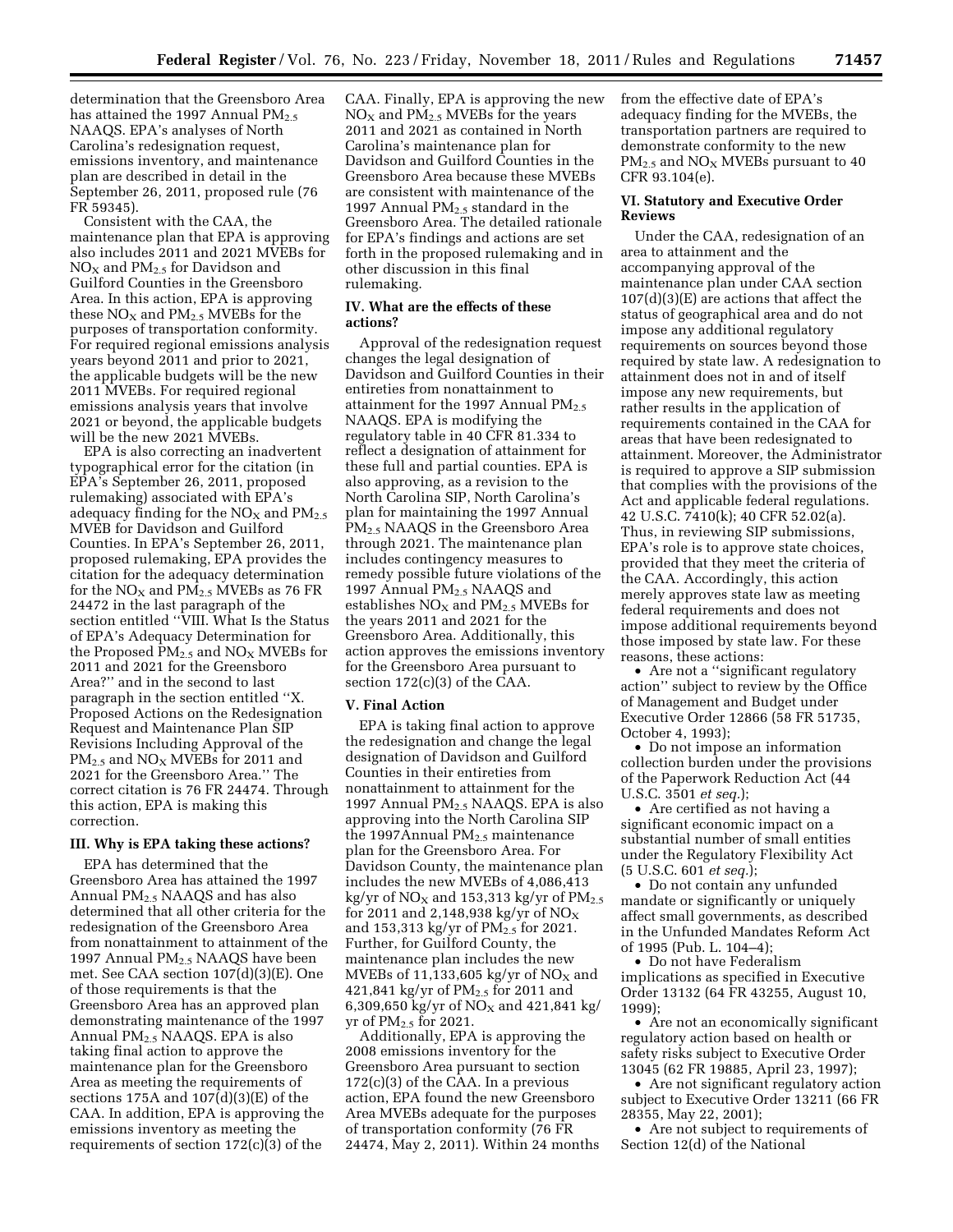Technology Transfer and Advancement Act of 1995 (15 U.S.C. 272 note) because application of those requirements would be inconsistent with the CAA; and

• Do not provide EPA with the discretionary authority to address, as appropriate, disproportionate human health or environmental effects, using practicable and legally permissible methods, under Executive Order 12898 (59 FR 7629, February 16, 1994). In addition, this final rule does not have Tribal implications as specified by Executive Order 13175 (65 FR 67249, November 9, 2000), because the SIP is not approved to apply in Indian country located in the State, and EPA notes that it will not impose substantial direct costs on Tribal governments or preempt Tribal law.

The Congressional Review Act, 5 U.S.C. 801 *et seq.,* as added by the Small Business Regulatory Enforcement Fairness Act of 1996, generally provides that before a rule may take effect, the agency promulgating the rule must submit a rule report, which includes a copy of the rule, to each House of the Congress and to the Comptroller General of the United States. EPA will submit a report containing this action and other required information to the U.S. Senate,

the U.S. House of Representatives, and the Comptroller General of the United States prior to publication of the rule in the **Federal Register.** A major rule cannot take effect until 60 days after it is published in the **Federal Register.**  This action is not a ''major rule'' as defined by  $5 \text{ U.S.C. } 804(2)$ .

Under section 307(b)(1) of the CAA, petitions for judicial review of this action must be filed in the United States Court of Appeals for the appropriate circuit by January 17, 2012. Filing a petition for reconsideration by the Administrator of this final rule does not affect the finality of this action for the purposes of judicial review nor does it extend the time within which a petition for judicial review may be filed, and shall not postpone the effectiveness of such rule or action. This action may not be challenged later in proceedings to enforce its requirements. (*See* section 307(b)(2).)

#### **List of Subjects**

#### *40 CFR Part 52*

Environmental protection, Air pollution control, Incorporation by reference, Intergovernmental relations, Particulate matter, Reporting and recordkeeping requirements.

#### *40 CFR Part 81*

Environmental protection, Air pollution control, National parks.

Dated: November 7, 2011.

#### **A. Stanley Meiburg,**

*Acting Regional Administrator, Region 4.* 

40 CFR parts 52 and 81 are amended as follows:

#### **PART 52—[AMENDED]**

■ 1. The authority citation for part 52 continues to read as follows:

**Authority:** 42 U.S.C. 7401 *et seq.* 

### **Subpart II—North Carolina**

■ 2. Section 52.1770(e) is amended by adding new entries "1997 Annual  $\tilde{PM}_{2.5}$ Maintenance Plan for the Greensboro, North Carolina Area (Davidson and Guilford Counties)'' and ''1997 Annual PM2.5 Maintenance Plan for the Greensboro, North Carolina Area— MOVES Update'' at the end of the table to read as follows:

#### **§ 52.1770 Identification of plan.**

\* \* \* \* \*

(e) \* \* \*

# EPA-APPROVED NORTH CAROLINA NON-REGULATORY PROVISIONS

| Provision                                                                                      |                                        |         |         | State effective<br>date | EPA approval<br>date | <b>Federal Register citation</b>  |
|------------------------------------------------------------------------------------------------|----------------------------------------|---------|---------|-------------------------|----------------------|-----------------------------------|
| $\star$                                                                                        |                                        | $\star$ | $\star$ | $\star$                 |                      |                                   |
| 1997 Annual $PM_2$ , Maintenance Plan for the Greensboro, North Carolina                       | Area (Davidson and Guilford Counties). |         |         | 12/18/09                | 11/18/11             | [Insert citation of publication]. |
| 1997 Annual $PM_2$ , Maintenance Plan for the Greensboro, North Carolina<br>Area-MOVES Update. |                                        |         |         | 12/22/10                | 11/18/11             | [Insert citation of publication]. |

#### **PART 81—[AMENDED]**

■ 1. The authority citation for part 81 continues to read as follows:

**Authority:** 42 U.S.C. 7401 *et seq.* 

■ 2. In § 81.334, the table entitled ''North Carolina—PM2.5 (Annual NAAQS)'' is amended under ''Greensboro-Winston Salem-High Point, NC'' by revising the entries for

''Davidson County'' and ''Guilford County'' to read as follows:

**§ 81.334 North Carolina.** 

# NORTH CAROLINA—PM2.5—(ANNUAL NAAQS)

| Designated area |                                          |  | Designation <sup>a</sup> |  |  |             |  |  |  |  |  |
|-----------------|------------------------------------------|--|--------------------------|--|--|-------------|--|--|--|--|--|
|                 |                                          |  | Date<br>Type             |  |  |             |  |  |  |  |  |
|                 | Greensboro-Winston Salem-High Point, NC: |  |                          |  |  |             |  |  |  |  |  |
|                 |                                          |  |                          |  |  | Attainment. |  |  |  |  |  |
|                 |                                          |  |                          |  |  |             |  |  |  |  |  |

a Includes Indian Country located in each county or area, except as otherwise specified.

1This date is 90 days after January 5, 2005, unless otherwise noted.

<sup>\* \* \* \* \*</sup>